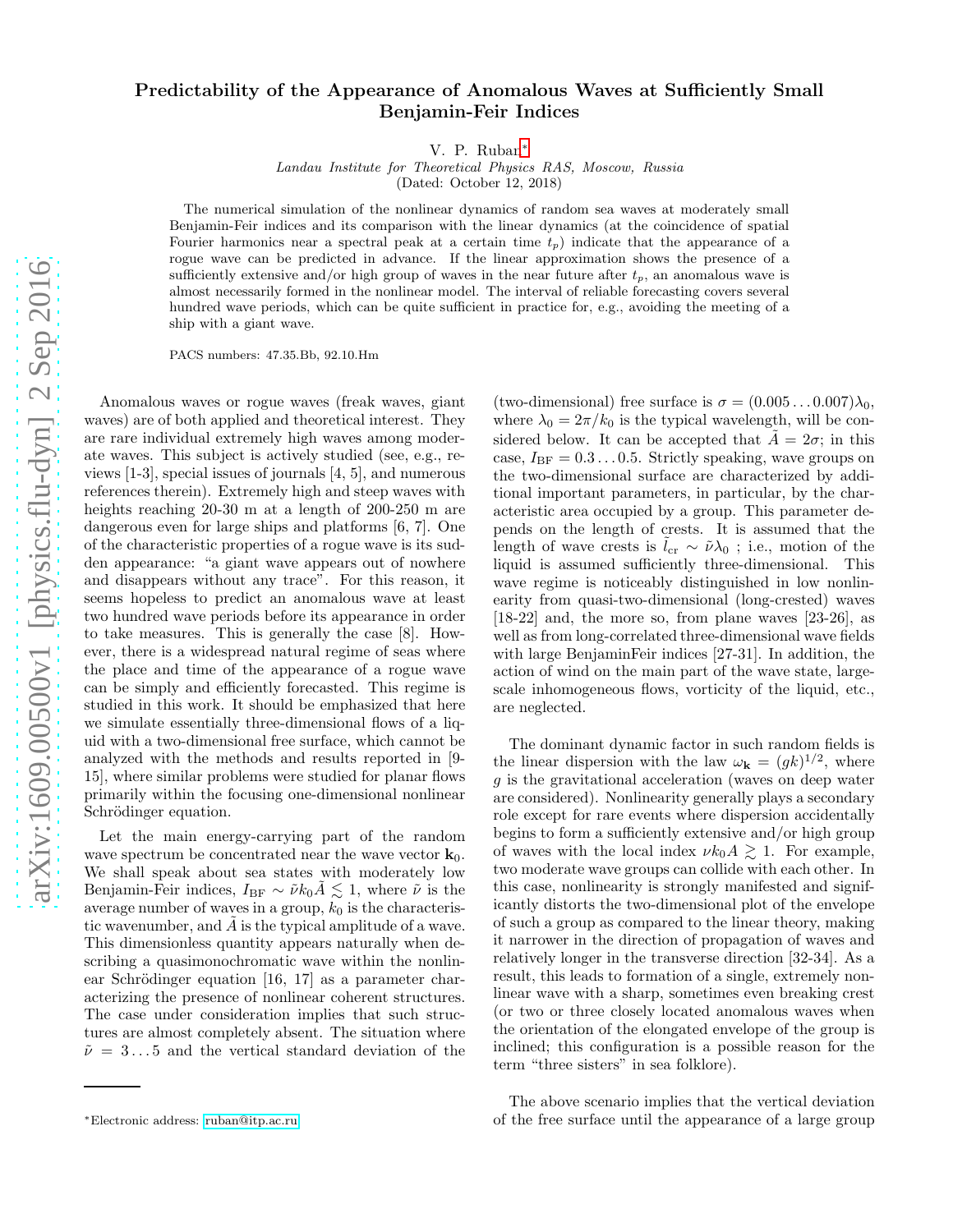should be satisfactorily described by the simple formulas

$$
\eta(\mathbf{r},t) \approx \text{Re } A(\mathbf{r},t), \quad A(\mathbf{r},t) = \sum_{\mathbf{k}} \alpha_{\mathbf{k}} e^{i(\mathbf{k}\mathbf{r}-\omega_{\mathbf{k}}t)}, \quad (1)
$$

and the Fourier components  $\alpha_{\bf k}(t)$  at **k** values near the spectral peak are slowly varying functions of time such that their variations hardly affect the wave dynamics during several hundred wave periods  $T_0 = 2\pi/\omega_0$  (although dispersion noticeably transforms the picture of the wave field in this time interval). Thus, a reasonable approximation is

$$
\alpha_{\mathbf{k}}(t) \approx \alpha_{\mathbf{k}}(t_p), \quad \text{if} \quad |t - t_p| \lesssim T_0 / (k_0^2 \sigma^2). \tag{2}
$$

This estimate follows from a known formula for the nonlinear frequency shift of a quasimonochromatic wave  $\delta\omega_{\text{nonlin}} = \omega_0 k_0^2 |A|^2/2$ . Formulas (1) and (2) correspond to the so-called second-order theory (see reviews [1-3] and references therein), where resonant four-wave processes are neglected, whereas nonresonant three-wave interactions are taken into account in the form of the second harmonic.

It is important that Eqs. (1) and (2) allow forecasting the appearance or absence of a rogue wave at  $t > t_p$  if the spatial spectrum  $\eta_{\mathbf{k}}$  of the vertical deviation of the free surface is measured at the time  $t_p$  in a sufficiently large region of the sea. A map of the sea surface can be obtained from satellites and be digitized; then, the fast Fourier transform can be performed. The forecasting procedure is as follows.

First, the complex conjugate harmonics of the real function  $\eta(\mathbf{r}, t_p)$  near  $(-\mathbf{k}_0)$  should be rejected, and  $\alpha_{\mathbf{k}} = 2\eta_{\mathbf{k}}$  should be set at  $(+\mathbf{k}_0)$ . It is also desirable to filter high wavenumbers, retaining only the energycarrying vicinity of the spectral peak. This will allow using a large spatial resolution and accelerating computer calculations.

Second, it is necessary to perform a linear forecast of the sea state by Eqs.  $(1)$  and  $(2)$  with a time step of about  $(12)T_0$ . Such a forecast on a PC takes about a minute. In particular, the time dependence of the maximum  $|A|$ value in the region under consideration should be plotted.

Further, the dependence  $|A|_{\text{max}}(t)$  should be analyzed. The possible appearance of a maximum on the plot at  $t_*(t_p)$  soon after  $t_p$  with the height exceeding, say, 6 $\sigma$ is a serious indication of the nucleation of an anomalous wave.

Additional information can be obtained from the map of the sea surface at  $t = t_*(t_p)$  plotted according to linear forecasting. The place of the appearance of the rogue wave, as well as the local Benjamin-Feir index, can be estimated on the map. The larger the local Benjamin-Feir index, the larger the expected nonlinear increase in the height of the wave as compared to the linear prediction.

Three numerical examples presented below demonstrate the efficiency of the above method for forecasting anomalous waves. The wave dynamics was calculated within the completely nonlinear weakly three-



FIG. 1: Anomalous waves formed in three numerical experiments.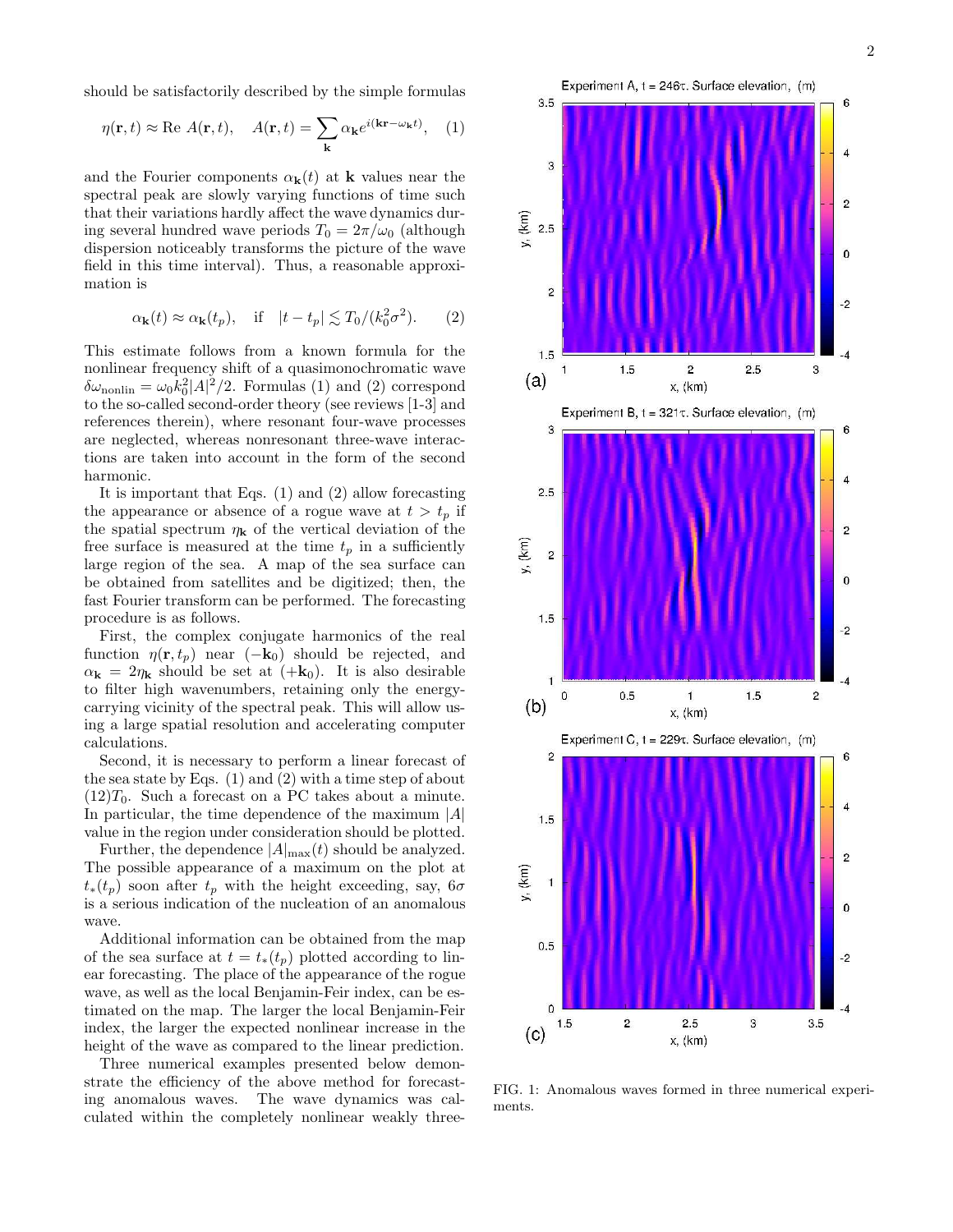

FIG. 2: Extremal deviations of the free surface in comparison with linear forecasts for different  $t_p$ .

dimensional model [35, 36] in a  $2\pi \times 2\pi$  square with periodic boundary conditions and the dimensionless gravitational acceleration  $\tilde{g} = 1$ , where waves propagate on average along the x axis. The characteristic wavenumber was chosen to be 50. In the recalculation to a square with a side of 5 km and  $g = 9.81 \text{ m/s}^2$ , the dimensionless time unit corresponds to  $\tau = [5000/(9.81 \cdot 2\pi)]^{1/2} = 9.01$ s. In this case, the wave-length is  $\lambda_0 = 100$  m and the period is  $T_0 \approx 8$  s.



FIG. 3: Linear forecasts indicate the formation of sufficiently high groups of waves.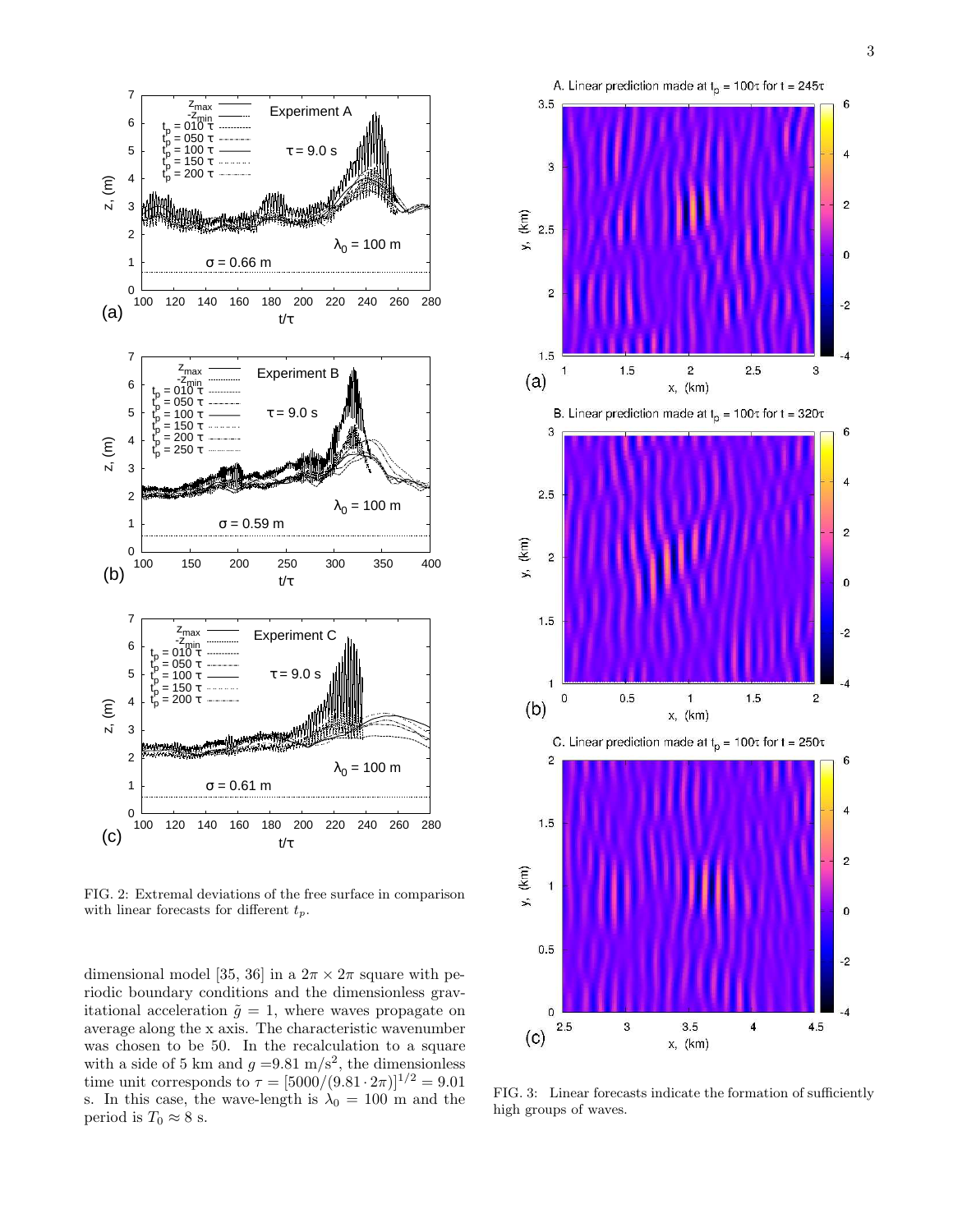

FIG. 4: Several wave profiles from Fig. 1b.

In all three numerical experiments, quasirandom initial data for nonlinear simulation were chosen by means of a special procedure (which is not described here) such that an anomalous wave is formed in the system in a time of  $(250-350)$   $T_0$ . The corresponding portraits of these rogue waves near the times of their highest elevation are shown in Fig. 1. All three waves undergo breather oscillations because of the difference between the phase and group velocities, particularly, the "straight" wave C (in contrast to "inclined" waves A and B, where crests and troughs seemingly move along the inclined elongated envelope from its "end" to the "beginning"; this motion can be visually observed as the lateral propagation of the anomalous wave).

Figure 2 shows the results of nonlinear calculations of the height of the highest crest and the depth of the deepest trough in comparison to linear forecasts made at different times  $t_p$ . As a whole, the closer the time  $t_p$  to the time of rise of the rogue wave, the clearer the prediction of the formation of a high group by the linear theory. Figure 3 shows examples of such linear groups. Differences from anomalous waves in Fig. 1 are very significant. It is seen that even the longest group in case B "has been transformed" by nonlinearity in a single, very high wave in spite of a somewhat smaller average Benjamin-Feir index. It is remarkable that a large linear group appears owing to the collision of two wave groups (not shown in the figures), which confirms the assumption made in [34] that this mechanism is topical. In Fig. 1b, two deep

troughs are located slantwise on two opposite sides of the high crest near it and two less high crest are located further. In general, such a configuration corresponds to three sisters. The height of the crest in this case is more than an order of magnitude (!) larger than the standard deviation and the crest itself is very sharp, as is seen in Fig. 4. It is clear that the second-order theory is inapplicable to the description of such really anomalous waves. Furthermore, the rogue wave in case C rises noticeably earlier in time (and closer along the trajectory of motion) than that predicted by the linear model. Such nonlinear effects should be taken into account when forecasting the time and place of the appearance of a large wave.

It is also noteworthy that, in very rare cases, a longterm forecast can predict the appearance of a large group in a time of, e.g.,  $(200...300)T_0$  after  $t_p^{(1)}$ , but an anomalous wave does not appear in reality. However, later forecasts with  $t_p^{(2)} > t_p^{(1)}$ ,  $t_p^{(3)} > t_p^{(2)}$ , etc., approaching the forecasting time will show gradually smaller linear groups at the indicated time. For this reason, the method is sufficiently reliable.

According to the linear estimate of the frequency of appearance of extreme waves, a high group exceeding  $6\sigma$  appears on average once in  $(4...8) \times 10^4 T_0$  on an area of  $(50)^2\lambda_0^2$ . This means that a giant wave at the taken parameters appears on an area of, e.g.,  $50 \times 50$ km<sup>2</sup> once in several hours. Obviously, less anomalous but quite high waves in the form of groups of two or three waves appear much more frequently. They correspond to smaller linear groups in the forecast (they are not shown in the figures).

To summarize, the fundamental possibility of advanced prediction of anomalous waves in sea states with sufficiently small Benjamin-Feir Indices within the linear model has been demonstrated. The problem of possible implementation and applied usefulness of such an approach requires additional studies and discussions. In particular, it is still unclear how the interaction of waves with wind and other factors disregarded in our model can change the quality of the forecast. For this reason, details of the method such as the choice of the sizes of the forecasting region and boundary conditions at the Fourier transformation, as well as the possibility of estimating the parameters of anomalous waves in the nonlinear stage by using the Gaussian variation model considered in [33] or by modifying the forecasting equation by introducing local nonlinearity such as the nonlinear Schrdinger equation and using the split-step method, were not discussed.

- [1] C. Kharif and E. Pelinovsky, Eur. J. Mech. B/Fluids 22, 603 (2003).
- [2] K. Dysthe, H. E. Krogstad, and P. Müller, Annu. Rev. Fluid Mech. 40, 287 (2008).
- [3] M. Onorato, S. Residori, U. Bortolozzo, A. Montina, and F. T. Arecchi, Physics Reports 528, 47 (2013).
- [4] E. Pelinovky and C. Kharif (editors), Special Jssue, Eur. J. Mech. B/Fluids 25, 535-692 (2006).
- [5] N. Akhmediev and E. Pelinovky (editors), Special Jssue, Eur. Phys. J. Special Topics 185, 1-266 (2010).
- [6] I. Nikolkina and I. Didenkulova, Nat. Hazards Earth Syst. Sci. 11, 2913 (2011).